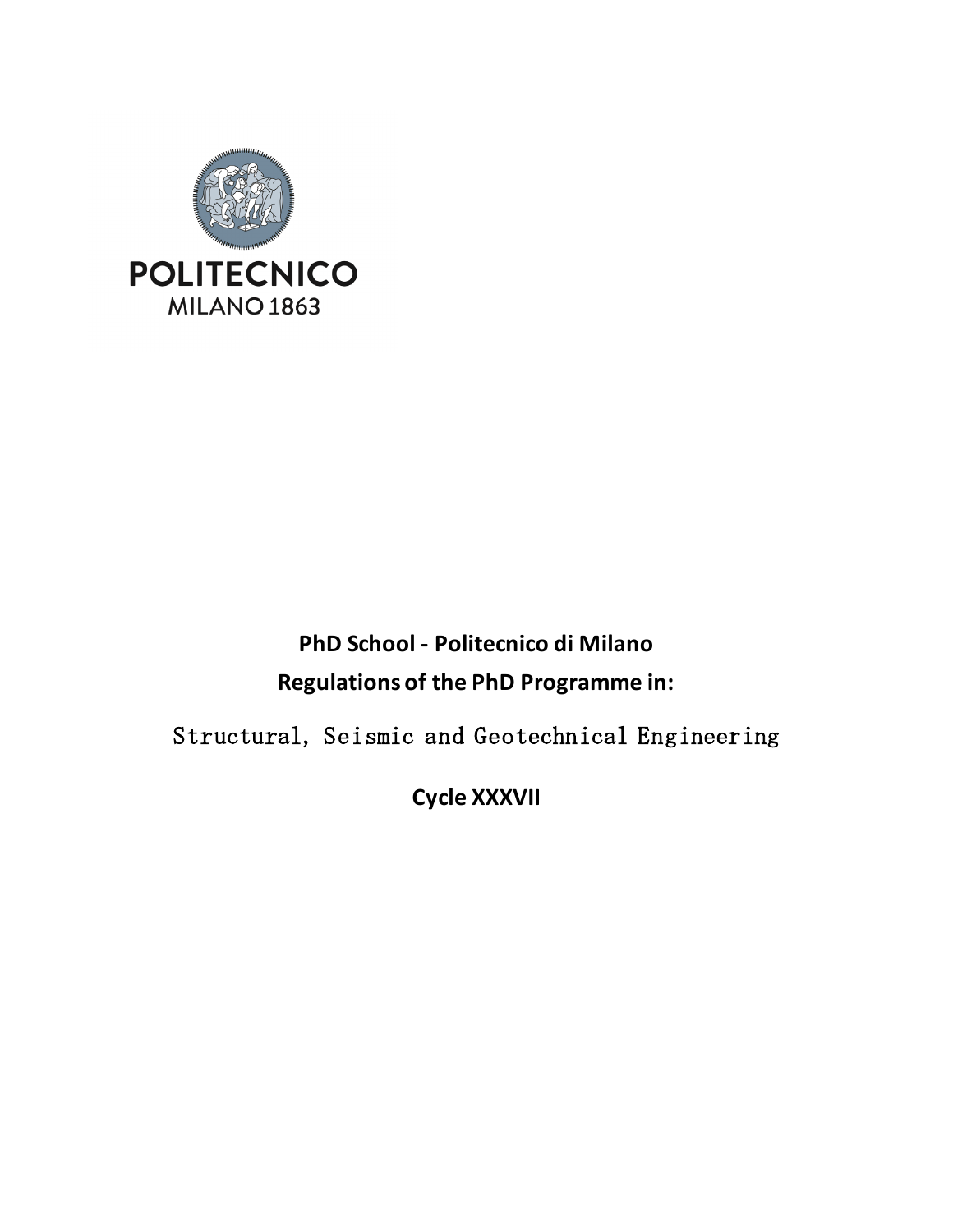## 1. General Information

PhD School - Politecnico di Milano

PhD Programme: Structural, Seismic and Geotechnical Engineering

Course start: November 2021

Location of the PhD Programme: Milano Leonardo

Promoter Department: Department of Civil and Environmental Engineering

Scientific Disciplinary Sectors:

- ICAR/07 Geotechnics
- ICAR/08 Structural Mechanics
- ICAR/09 Structural Engineering

PhD School Website: **<http://www.polimi.it/phd>** PhD Programme Website: **<http://www.dica.polimi.it/en/dottorato>**

## 2. General presentation

Structural, Seismic and Geotechnical Engineering (SSGE) encompasses those disciplines and techniques that allow to understand, model and control the behaviour of structural materials, soils, buildings and their interaction with the environment . This is a highly inter-disciplinary field, deeply rooted in the field of Civil Engineering but with important industrial applications as well: the theoretical and applied study of materials and structures goes along with the analysis of the interaction of the structure with the environment, ensuing from either natural or anthropic activities. Because of their generality, the methods developed within the domain of SSGE are fundamental also in other technical-scientific areas, whenever understanding and controlling mechanical aspects is necessary to guarantee both design reliability and structural safety, serviceability as well as durability.

The PhD course is run by a Coordinator and a Faculty Board.

The Coordinator chairs the Faculty Board, coordinates the preparation of the annual Educational Programme and organises the general educational activities of the PhD course (see Attachment A1).

The Faculty Board is responsible for the Educational programme and for teaching and administrative activities related to the PhD course (see Attachment A2).

## 3. Objectives

Within the context outlined above, the primary objective of this PhD programme is to improve the advancement of knowledge with reference to: (a) innovation in materials and structures and in the methods for the mathematical modelling of their response; (b) safety of structures and infrastructures under exceptional static or dynamic actions or against the deterioration due to the structure lifecycle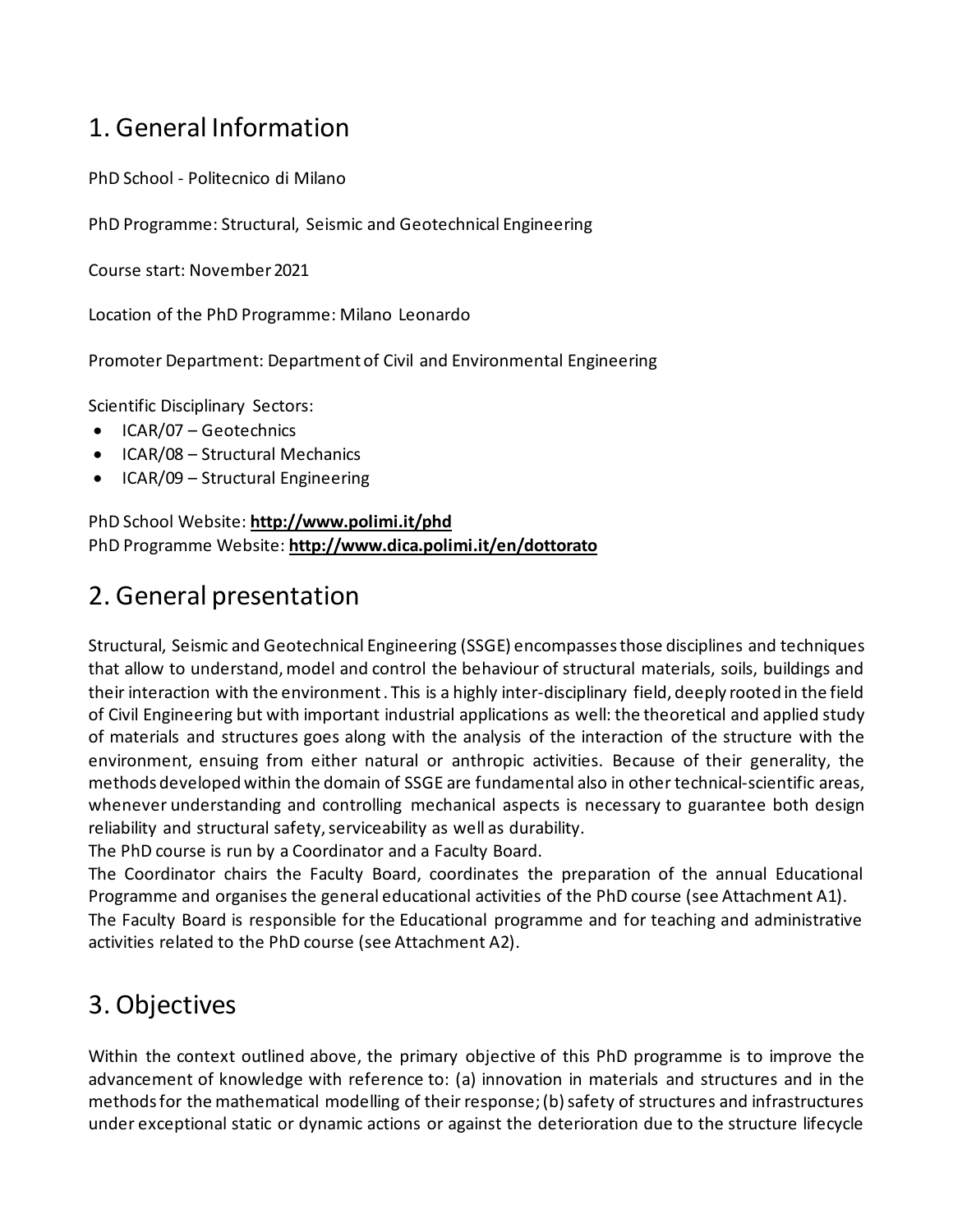and development of simulation methods for the analysis of their response; (c) geomaterials, soilstructure-groundwater interaction and underground structure stability.

This objective is pursued within the framework of the research activities carried out at the Department of Civil and Environmental Engineering of Politecnico di Milano. For this purpose, PhD candidates are given advanced, research-oriented training, based on the pivotal role of Structural Engineering and on the multi-disciplinary nature of Seismic and Geotechnical Engineering. More specifically, the 3-year curriculum of the PhD programme in Structural, Seismic and Geotechnical Engineering aims at providing the following professional skills that will be developed to a greater or lesser extent according to the interests of the candidate:

(a) Basic and operative knowledge of the main, up-to-date methods used in computational mechanics, in order to model and analyse the elastic, inelastic and cyclic behaviour of materials and structures;

(b) Critical understanding and conscious use of numerical codes, depending on the level of the analysis (micro-, meso- and macro-structural levels);

(c) Basic and operative knowledge of experimental mechanics, including the most advanced experimental techniques and their instrumentation, in order to test materials, structures and soil, either in a laboratory or on site;

(d) Knowledge of the most common procedures for test-based identification of parameters characterizing the mechanical properties of materials and for the identification of structural damage (for assessment of structural safety);

(e) Basic and operative knowledge of the design criteria and socio-economic implications governing any major structural project.

## 4. Professional opportunities and job market

The high-level education offered by the PhD programme in Structural, Seismic and Geotechnical Engineering allows PhDs to continue their activity along three paths: (a) in the academic field; (b) within other public or private research institutions or companies with a focus on research and development, in the fields of Civil and Environmental Engineering and Industrial Engineering; (c) professional activities, typically as an independent self-employed professional or high-level consultant, mainly as a structural analyst or in the field of advanced structural design and monitoring.

The inter-disciplinary approach of the PhD programme allows to exploit the experience gained during the study period in different areas: from the design of large infrastructures to the preservation and restoration of monumental and architectonical heritage, from seismic design to geostructure stability, not to mention the many issues in common with several branches of the Industrial Engineering (mechanical, aerospace, nuclear and bioengineering).

## 5. Enrolment

## **5.1 Admission requirements**

Italian and International citizens can apply. They are requested to have graduated in accordance with the pre-existing laws D.M. 3.11.1999 n. 509, or to have a Master of Science degree in accordance with D.M. 3.11.1999 n. 509, or a Master of Science in accordance with D.M. 22.10.2004 n. 270, or similar academic title obtained abroad, equivalent for duration and content to the Italian title, with an overall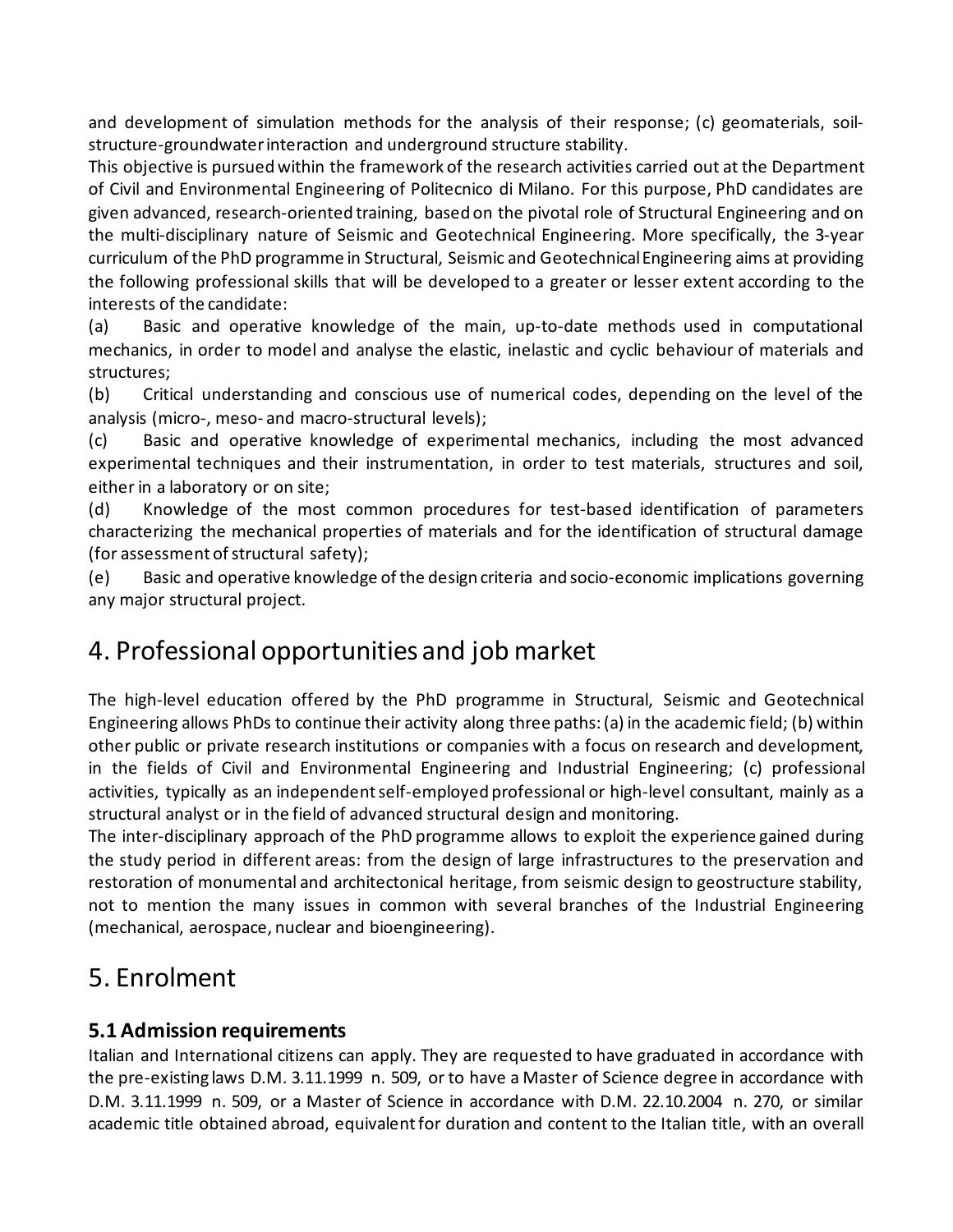duration of university studies of at least five years.

The certified knowledge of the English language is a requirement for admission. Please refer to the PhD School website for details.

Admission to the programme follows the evaluation of the candidates' curricula, their motivation letter and their report on the development of a hypothetical PhD research in one of the topics addressed in the call for admission, to be submitted contextually with their application.

## **5.2 Admission deadlines and number of vacancies**

The number of positions is indicated in the Call for admission to the 37<sup>th</sup> PhD cycle Programmes: <http://www.polimi.it/phd>

Scholarships both on general and on specific themes are available, as stated in the call for admission.

## 6. Contents

## **6.1 Requirements for the PhD title achievement**

The achievement of the PhD title in Structural, Seismic and Geotechnical Engineering requires a study and research activity of at least the equivalent of three years of full-time study, research and development of PhD thesis.

PhD candidates in Structural, Seismic and Geotechnical Engineering must earn a minimum of 25 course credits (see paragraph 6.3 below), and to continuously conduct studies and research.

In addition, candidates should attend seminar activities organized by the Department, according to the rules defined by the Faculty Board.

At the beginning of the course, the Faculty Board assigns a tutor to each PhD candidate to advise and assist him/her along the overall training programme. The tutor shall be a professor belonging to the Faculty Board. The tutors assist the candidates in the choice of courses to be included in the study plan, which is eventually submitted for approval to the Coordinator of the PhD Programme (see also section 6.4 below).

The Faculty Board may assign extra course credits to one or more candidates, in case they need to complete their preparation in specific topics, relevant for their research projects.

## **6.2 Research development**

The main aim of all Politecnico di Milano PhD programmes is the development in the candidates of a research-oriented mind-set, with expertise and skills in a specific research topic. To this end, candidates develop a problem-solving capability in complex contexts, including the capacity of performing deep problem analysis, identifying original solutions, and evaluating their applicability in practical contexts.

These skills provide the PhD candidates with major opportunities of development in their research both in the academic field, and in public and private organisations.

PhD candidates are requested to develop an original research contribution. The PhD thesis must thus contribute to increase the knowledge in the candidate's research field. Besides, it has to be consistent with the research topics developed in the Department where the PhD Programme is carried out.

The original research results are collected in the PhD thesis, where the candidate's contribution is framed in a perspective with respect to the state of the art in the specific research field.

The PhD research is developed under the guidance of a supervisor, who supports the candidate in the definition of his objectives and in the everyday activities related to the thesis development. The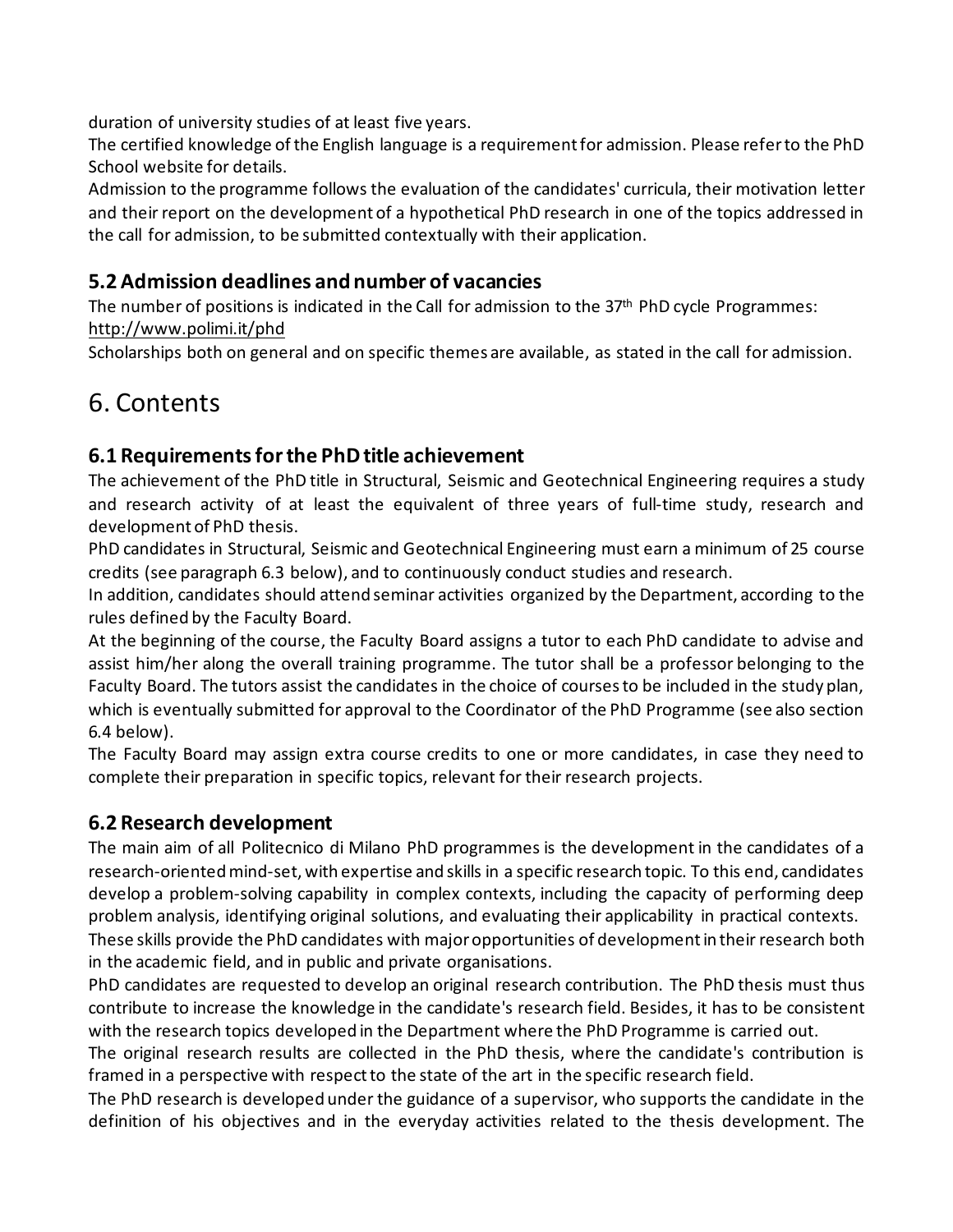supervisor is not necessarily a member of the Faculty Board and could belong to an institution different from Politecnico di Milano. The supervisor can be supported by one or more co-supervisors.

Further activities intended to develop the candidate's personal skills and research expertise are encouraged during the PhD path.

Candidates must acquire the capability to present and discuss their work within their research community. Consequently, both the participation to international conferences and the publication of research results in peer-reviewed journals are encouraged.

The PhD programme favours candidates' research interactions with other groups in their research community, preferably abroad. Research visits of at least three months are strongly encouraged, to help the candidates to acquire further skills for the development of their research work and thesis. The duration of the programme is normally three years.

## **6.3 Objectives and general framework of the teaching activities**

The PhD Programmes and the PhD School activate teaching forms of different kind, including courses, seminars, project workshops, laboratories. Teaching activities cover both basic research issues (problems, theories, methods) related to the PhD Programme, and specific research topics more directly connected with the students'theses.

Lectures are usually held in English, except when indicated otherwise. The PhD programme includes at least one complete path delivered in English language.

Structured teaching activities allow earning ECTS credits. Other scientific activities, more specialised and difficult to evaluate, are taken into account by the Faculty Board for the overall evaluation, but do not allow earning ECTS.

The table below summarizes the candidate's **activity plan** (coursework). At the same time, candidates should also focus on research under the direction of their supervisor as well as of the Faculty Board. *First/Second Year* 

| Courses                                           | Reference                                                                                       | Number of credits | <b>Notes</b>                                                                                                                                       |
|---------------------------------------------------|-------------------------------------------------------------------------------------------------|-------------------|----------------------------------------------------------------------------------------------------------------------------------------------------|
| PhD School<br>Courses                             | http://www.dottorato.<br>polimi.it/en/during-<br>your-phd/phd-school-<br>courses                | At least 10       | - At the beginning of the year, PhD<br>students submit their study plan,<br>which is subjected to the prior<br>authorization of both the tutor and |
| Courses<br>characterising<br>the PhD<br>programme | TABLE A                                                                                         |                   | the Faculty Board.<br>- Changes of the study plan are<br>allowed upon authorization of the                                                         |
| Other PhD<br>courses                              | Courses from other<br>PhD programmes held<br>at Politecnico or other<br>scientific institutions | At least 15       | Faculty Board.<br>- Credits are earned only by passing<br>the exam.<br>- At least 15 credits are required to<br>proceed into the second year.      |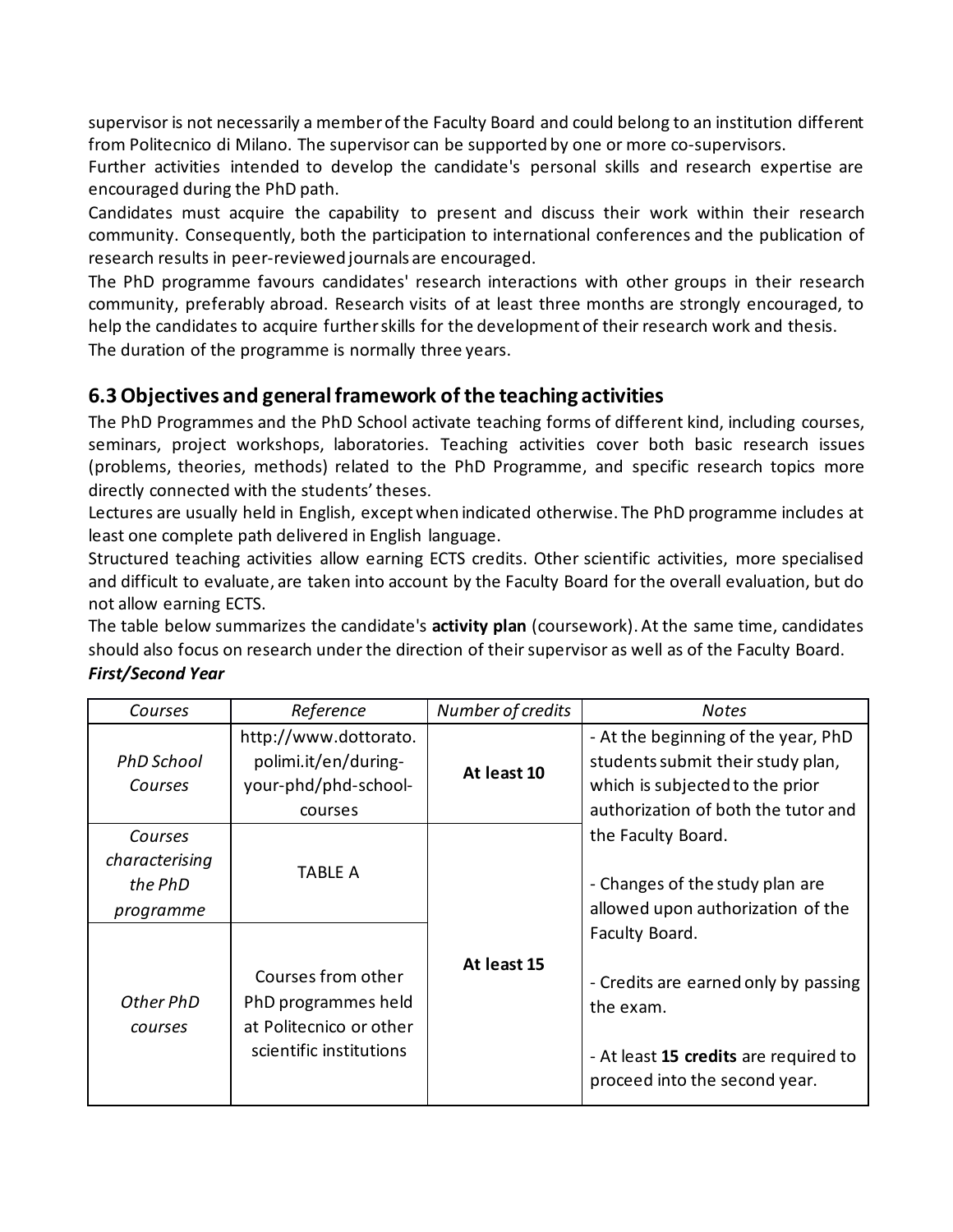### *Third year*

In the third year, the candidate's activity should be devoted entirely to research and to the development of the PhD thesis.

#### **PHD SCHOOL COURSES**

The PhD School of Politecnico di Milano offers a set of courses aiming to train the PhD candidates in soft and transferable skills. The skills and abilities provided by these courses are expected to help candidates across different areas of their careers in order to respond to the rapidly evolving needs of the global economy and society at large. The PhD School courses activated for the 2020-2021 Academic Year are summarized in the following table.

| <b>Teacher</b>             | <b>Course title</b>                                                                                                         |  |
|----------------------------|-----------------------------------------------------------------------------------------------------------------------------|--|
| <b>Aliverti Andrea</b>     | <b>Ethics in Research</b>                                                                                                   |  |
| Armondi Simonetta          | <b>Strengthening Critical Spatial Thinking</b>                                                                              |  |
| Arnaboldi Michela          | Advanced Interaction Skills for Academic Professionals                                                                      |  |
| <b>Balducci Alessandro</b> | Approaches to Resilience: Social, Economic, Environmental and Technological<br>Challenges of Contemporary Human Settlements |  |
| <b>Biscari Paolo</b>       | English for Academic Communication                                                                                          |  |
| <b>Cardilli Lorenzo</b>    | European Culture                                                                                                            |  |
| <b>Chiodo Simona</b>       | Epistemology of Scientific and Technological Research<br>(Technologies Reshaping Humans)                                    |  |
| Di Blas Nicoletta          | <b>Professional Communication</b>                                                                                           |  |
| <b>Gianinetto Marco</b>    | The Copernicus Green Revolution for Sustainable Development                                                                 |  |
| Iarossi Maria Pompeiana    | Power of Images and Visual Communication for Research Dissemination                                                         |  |
| Jacchetti Emanuela         | Communication Strategies that Score in Worldwide Academia                                                                   |  |
| Lavagna Monica             | Sustainability Metrics, Life Cycle Assessment and Environmental Footprint                                                   |  |
| <b>Mancini Mauro</b>       | Project Management (in Action)                                                                                              |  |
| <b>Masarati Pierangelo</b> | Ethical Aspects of Research on Dual-Use Technologies                                                                        |  |
| <b>Ossi Paolo Maria</b>    | Sulla responsabilità della Tecnica                                                                                          |  |
| Paganoni Anna Maria        | La comunicazione nella Scienza                                                                                              |  |
| Pizzocaro Silvia Luisa     | Practicing Research Collaboration / La pratica della collaborazione nella ricerca                                           |  |
| <b>Raos Guido</b>          | Science, Technology, Society and Wikipedia                                                                                  |  |
| Sancassani Susanna         | Teaching Methodologies, Strategies and Styles                                                                               |  |
| <b>Valente Giovanni</b>    | Scientific Reasoning: Philosophy, Logic and Applications                                                                    |  |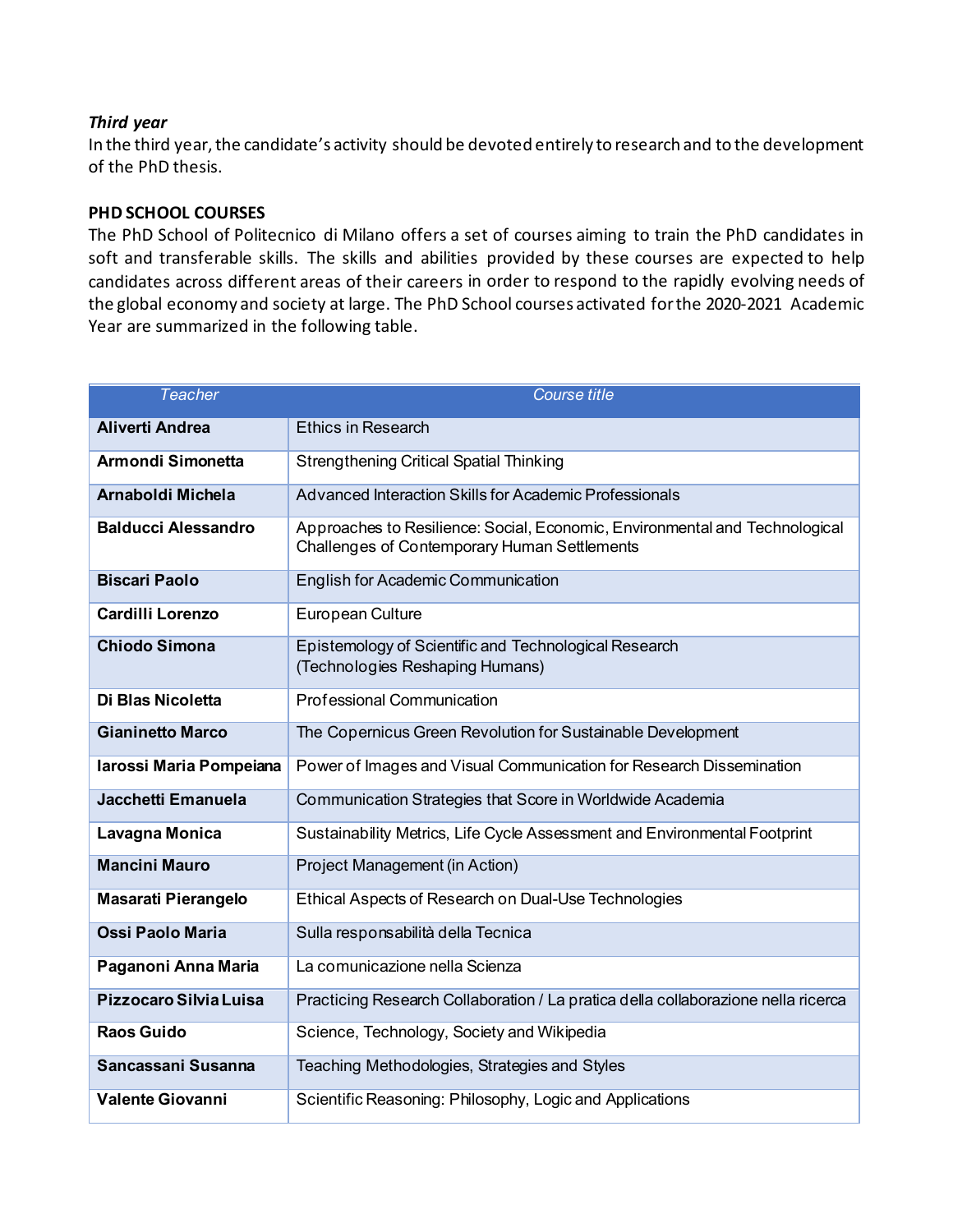| Volonte' Paolo Gaetano | Introduction to Academic Research             |
|------------------------|-----------------------------------------------|
| Zani Maurizio          | Laboratorio di insegnamento a classi numerose |

At least 10 of the 25 course credits that each candidate is required to earn shall be obtained through soft and transferable skills courses organized by the PhD School.

## EVALUATIONS

After attending a course, PhD students should pass an exam, whose form (oral, written test or written essay) will be defined by the end of the course by the professor in charge of it.

## COURSE PROGRAMMES

For information about the course programmes (content and calendar), please see: [https://www11.ceda.polimi.it/manifestidott/manifestidott/controller/MainPublic.do?check\\_params=1&k\\_cors](https://www11.ceda.polimi.it/manifestidott/manifestidott/controller/MainPublic.do?check_params=1&k_corso_la=1384&lang=EN&polij_device_category=DESKTOP&__pj0=0&__pj1=abcc846e9d0abdf0f7c88a6d6b009757) [o\\_la=1384&lang=EN&polij\\_device\\_category=DESKTOP&\\_\\_pj0=0&\\_\\_pj1=abcc846e9d0abdf0f7c88a6d6b009757](https://www11.ceda.polimi.it/manifestidott/manifestidott/controller/MainPublic.do?check_params=1&k_corso_la=1384&lang=EN&polij_device_category=DESKTOP&__pj0=0&__pj1=abcc846e9d0abdf0f7c88a6d6b009757) PhD programme Website: [http://www.dottorato.polimi.it/en/phd-programmes/active-phd-programmes/structural-seismic-and-](http://www.dottorato.polimi.it/en/phd-programmes/active-phd-programmes/structural-seismic-and-geotechnical-engineering/)

[geotechnical-engineering/](http://www.dottorato.polimi.it/en/phd-programmes/active-phd-programmes/structural-seismic-and-geotechnical-engineering/)

### **COURSES CHARACTERISING THE PHD PROGRAMME**

The PhD Programme in Structural, Seismic and Geotechnical Engineering organises the Characterising Courses listed in table A. This list may change during the year. Additional courses may be attended by the students of the 36th cycle during their second year.

| <b>SSD</b> | Course name                                                                       | Professor(s)            | A.Y./Semester                                  | Language | <b>Credits</b> |
|------------|-----------------------------------------------------------------------------------|-------------------------|------------------------------------------------|----------|----------------|
| ICAR/08    | Advanced Topics in the<br>Finite Element Method for<br><b>Structural Analysis</b> | Perego<br>Umberto       | 2021-2022                                      | English  | 5              |
| ICAR/09    | <b>Experimental Methods in</b><br><b>Material and Structural</b><br>Mechanics     | Felicetti<br>Roberto    | 2021-2022                                      | English  | 5              |
| ICAR/09    | Performance, Protection &<br>Strengthening of Structures<br>under Extreme Loading | Marco<br>Di Prisco      | 2021-2022<br>(Summer<br>School - July<br>2022) | English  | 5              |
| ICAR/08    | Non-Linear Solid Mechanics                                                        | Pandolfi Anna<br>Marina | 2021-2022                                      | English  | 5              |
| ICAR/07    | Constitutive Modelling of<br>Geomaterials                                         | Di Prisco<br>Claudio    | 2021-2022                                      | English  | 5.             |
| ICAR/09    | Computational Non-Linear<br>Analysis of Concrete                                  | Biondini Fabio          | 2021-2022                                      | English  | 5              |

#### **Table A: COURSES CHARACTERISING THE PHD PROGRAMME**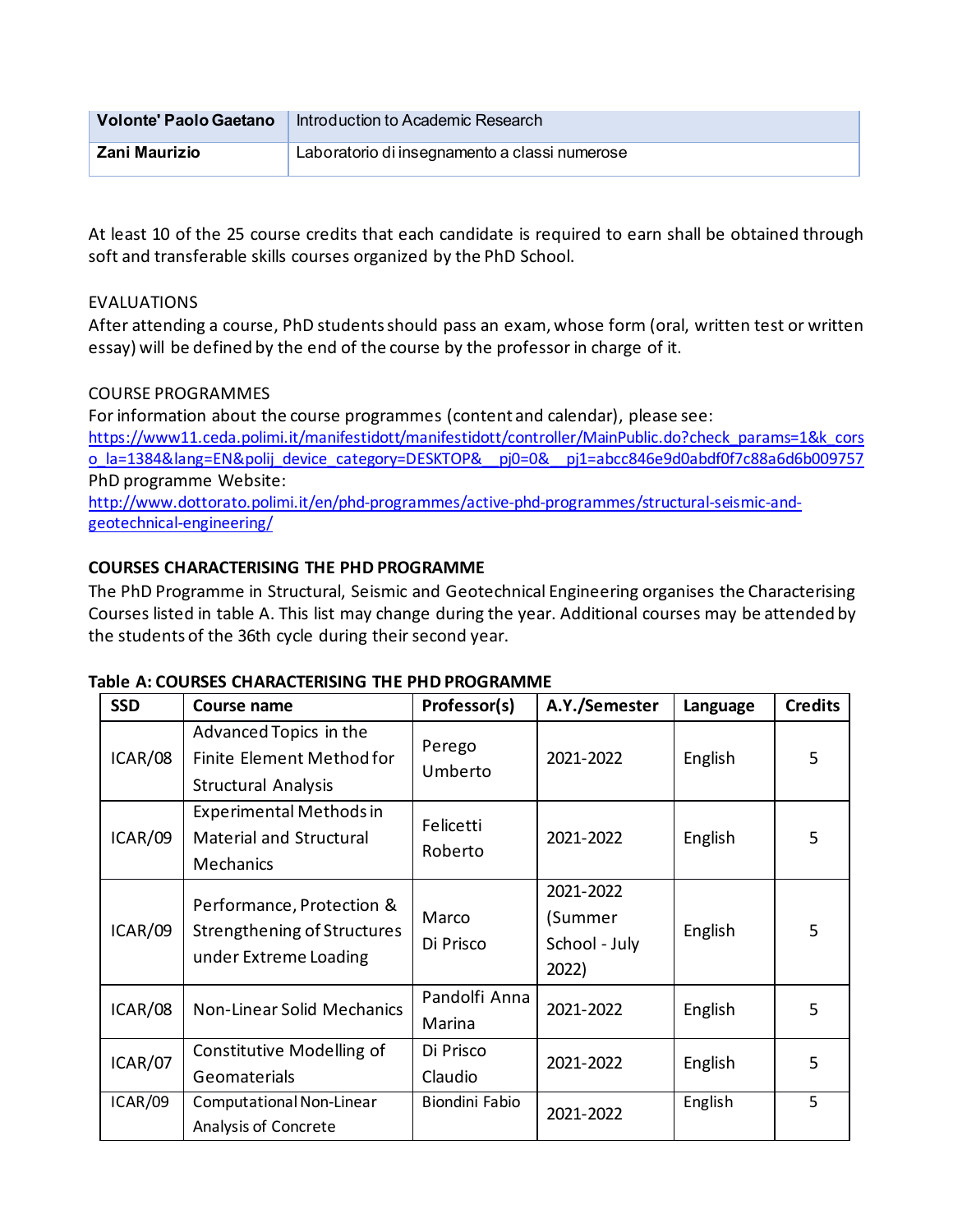|         | <b>Structures</b>                        |         |           |         |  |
|---------|------------------------------------------|---------|-----------|---------|--|
| ICAR/08 | Elastic Wave Propagation with   Paolucci |         |           | English |  |
|         | Applications to Earthquake               | Roberto | 2021-2022 |         |  |
|         | Engineering                              |         |           |         |  |

### **OTHER PHD COURSES**

In addition and/or in alternative to those listed in Table A, students may attend PhD courses offered by other PhD programmes of Politecnico and/or by external institutions, such as CISM (www.cism.it) or Rose School (www.roseschool.it). In this case, the prior approval of both the tutor and the Coordinator is mandatory.

## **Minimum requirements**

1) The minimum number of credits to be acquired from the list in Table A of Courses Characterising the PhD Programme or from Other PhD Courses is 15. Master courses activated at the Politecnico di Milano can be assimilated to PhD courses as long as they belong to scientific areas not fully covered by the courses offered by the PhD Program in Structural, Seismic and Geotechnical Engineering. In this case, the proposed course must be approved by the teaching board.

- 2) The minimum number of credits to be acquired from the list of PhD School Courses is 10.
- 3) The minimum number of credits to be acquired in the first year is 15.

## **PREPARATORY COURSES** (only if foreseen)

If the supervisor and the tutor find it useful or necessary that the candidate attends preparatory courses (chosen among the activated courses at the Politecnico di Milano), the Faculty Board of the PhD programme may assign some extra-credits to be acquired to complete the training path. Credits acquired in this way will be considered as additional to the mandatory credits specified above.

## **SPECIALISTIC COURSES, LONG-TRAINING SEMINARS**

Attending special courses and summer schools is strongly encouraged. In case they are certified and evaluated, attendance may allow students to obtain credits, as established by the Faculty Board and with prior approval of the study plan. Courses with certified attendance can be added to the study plan as optional "extra teaching activities", even if they are not evaluated and therefore cannot be qualified as credits.

To guarantee a sufficiently broad overview of the scientific activities and results in the research areas of interest for the PhD programme, every year candidates are required to attend the seminars organized by the Department. 70% of the seminars suggested to the PhD candidates or alternatively a minimum of 12 seminars per year must be attended.

Other courses may be activated during the year. In this case, the candidates will be promptly informed and will be allowed to insert these new courses in their study plan.

## **6.4 Presentation of the study plan**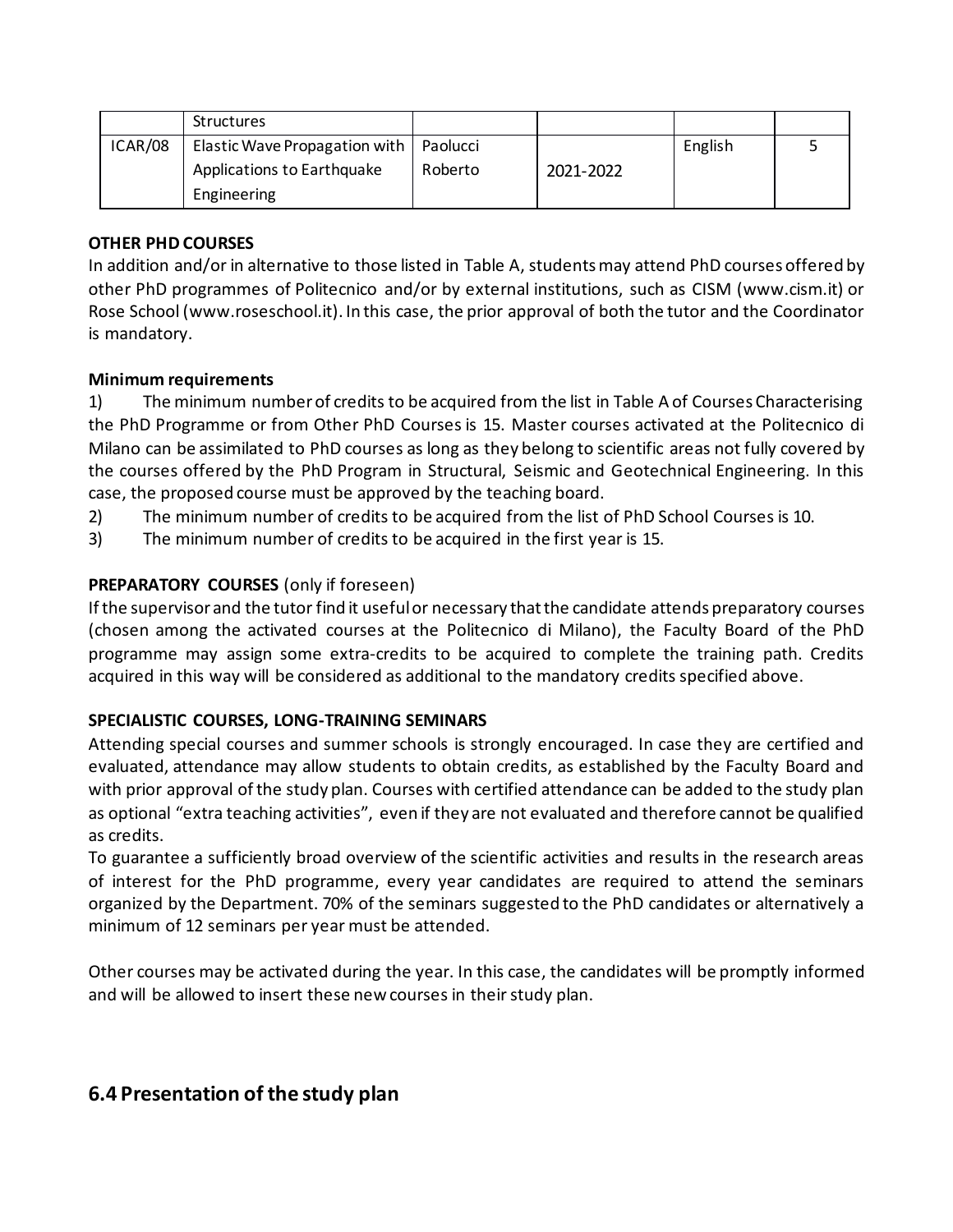PhD candidates must submit a study plan, which may be revised periodically (approximately every three months) to add new courses or to reflect developments in their PhD career. The study plans must be approved by the PhD programme Coordinator, following the procedure established by the Faculty Board.

## **6.5 Yearly evaluations**

Candidates present their work to the Faculty Board at least once a year. The candidates must pass an annual evaluation in order to be admitted to the following PhD year. The third year evaluation establishes the candidate's admission to the final PhD defence.

As a result of each annual evaluation, the candidates passing the exam receive an evaluation (A/B/C/D) and may proceed with the enrolment at the following year. Candidates who do not pass the exam are qualified either as "Repeating candidate"(Er) or "not able to carry on with the PhD (Ei)". In the former case (Er), the candidates are allowed to repeat the PhD year at most once. The PhD scholarships – if any  $-$  are suspended during the repetition year. In the latter case (Ei), the candidates are excluded from the PhD programme and lose their scholarships – if any.

In case the Faculty Board holds appropriate to assign directly an exclusion evaluation (Ei) without a previous repetition year, the request must be properly motivated and validated by the PhD School.

After the final year, candidates who have achieved sufficient results but need more time to conclude their research work and write their thesesmay obtain the admission to a further year.

Candidates will be given guidelines to prepare their presentations for the yearly evaluations and the admission to the final exam.

## **6.6 PhD thesis preparation**

The main objective of the PhD career is the development of an original research contribution, consistent with the research objectives of the Department where the PhD programme is developed. The PhD thesis is expected to contribute to the advancementof the knowledge in the candidate's research field. Originality of his work and its role for the improvement of the state-of-the-art should be highlighted in the candidate's thesis.

At the conclusion of the PhD studies, the Faculty Board evaluates the candidates. Candidates who receive a positive evaluation submit their theses to two external reviewers for refereeing. If the evaluation provided by the reviewers is positive (or after the revisions required by the external reviewers), the candidates defend their thesis in a final exam, in front of a Committee composed of at least three members (at least two of themmust be external experts).

## 7. Laboratories, PhD Secretary Services

## **7.1 Experimental facilities**

Advanced experimental research activities related to structures, materials and geotechnics are mostly supported by the Testing Lab for Materials, Buildings and Civil Structures (see website: http://www.lpm.polimi.it/), which is an officially accredited Lab to test structures and structural elements with forces ranging from 0.01 to 5000 kN, as well as to carry out physical/mechanical tests on structural and geomaterials, both in standard and high-temperature conditions. Experimental facilities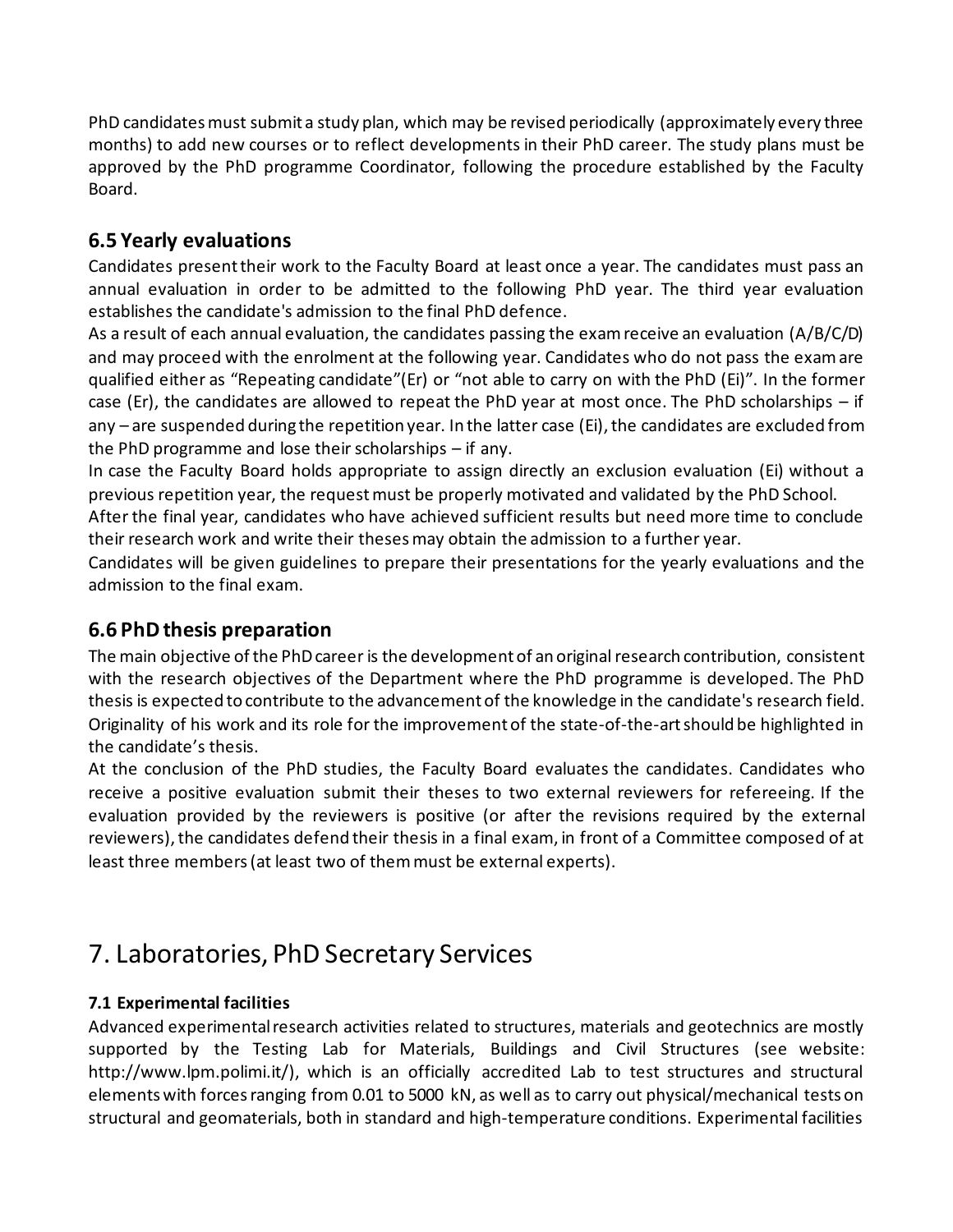are also available on the Lecco Campus, and they are mainly devoted to the investigation of impact loads and advanced cementitious composites.

PhD students are strongly encouraged to perform experimental activities: the visits to the lab and the scheduled courses on Experimental Structural Mechanics serve this purpose.

#### **7.2 Computational resources**

PhD students have a personal computer for their own use.

For computing applications, a number of high-performance servers dedicated to PhD students is available. It is also worth mentioning that Politecnico di Milano is partner of the consortium CINECA (www.cineca.it), which hosts one of the most powerful supercomputers in the world.

### **7.3 PhD Secretary Services**

Elena Raguzzoni Department of Civil and Environmental Engineering Tel: +39 02 2399.6504 e-mail: elena.raguzzoni@polimi.it

## 8. Internationalisation and inter-sectoriality

Carrying out study and research activities at external laboratories is strongly recommended. Politecnico di Milano supports joint PhD paths with International Institutions, as well as Joint and Double PhD programmes. Further information is available on the PhD School website and on the PhD programme website.

More specifically, the PhD programme in Structural, Seismic and Geotechnical Engineering has established agreements of Double/Joint PhD Degree with the following institutions:

**Université Paris-Saclay, Paris – France** Double PhD Degree

**University Amrita Vishwa Vidyapeetham (AMRITA) – India** Double and Joint PhD Degree

**Budapest University of Technology and Economics (BUTE) – Hungary** Joint PhD Degree.

**Ghent University** Joint PhD Degree

Scientific collaborations are also active with:

#### **Joint Research Centre, Ispra – Italy**

The PhD programme in Structural, Seismic and Geotechnical Engineering works together with the Ispra Joint Research Centre and, in particular, with the ELSA Lab (European Laboratory for Structural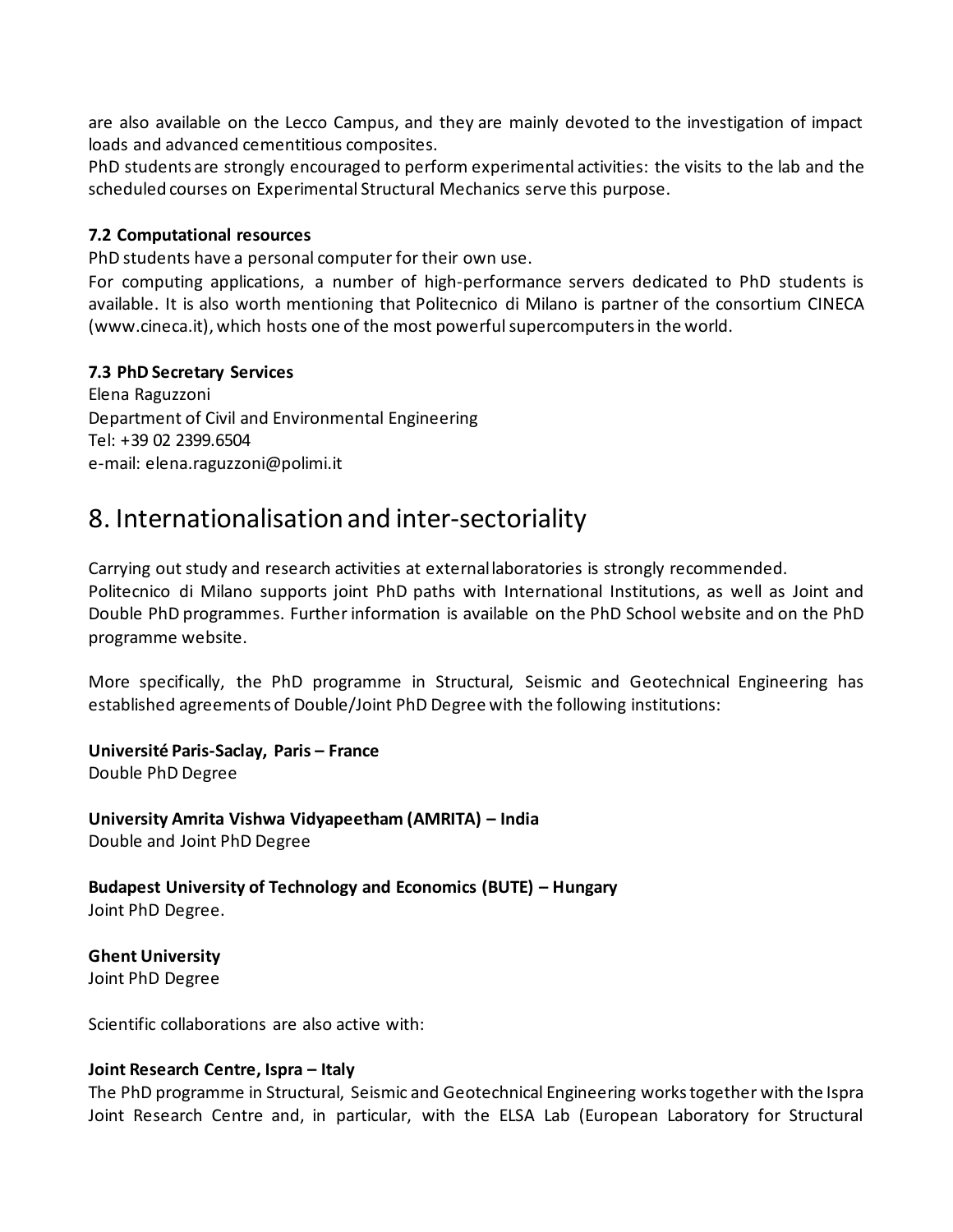Assessment). Several PhD students have taken part to experimental activities within international research projects for thesis-related purposes.

#### **Universitat Politecnica de Catalunya, Barcelona – Spain**

Numerous joint research activities together with the UPC have been successfully carried out in the past years, especially in the geotechnical sector.

Exchanges of PhD students and researchers have contributed to foster both PhD and research activities.

### **Université Grenoble Alpes – France**

The collaboration between this university and the PhD programme in Structural, Seismic and Geotechnical Engineering started several years ago and has led to a rising number of visits, exchanges and collaborations on joint research projects. Remarkable is the relation with the Institut des Sciences de la Terre and the Laboratoire 3SR Sols, Solides et Structures, Risques.

### **Delft University of Technology – The Netherlands**

The collaboration with the Delft University of Technology focuses on computational mechanics and the physic, numerical and theoretical modelling ofthe behaviour of porous materials.

A member of PhD Faculty Board has spent her sabbatical in Delft, where she has worked on the generation of fractures in porous materials, their hydro-mechanical characterization and flooding risks.

Interaction with and exposure to the non-academic sector is beneficial for doctoral candidates as well as for research and innovation-intensive employment sectors. Involvement in the challenges and opportunities of the non-academic sector of the economy and society is fostered by networking, connectivity, inter-sectorial mobility and wide access to knowledge.

In particular, the PhD programme in Structural, Seismic and Geotechnical Engineering collaborates with the following research agencies and industrial partners: STMicroelectronics; Tetra Pak Packaging Solutions; Italcementi; Lombardi Italia; Arup.

\* **STMicroelectronics**, which is currently financing two scholarships within the PhD programme, is a joint Italian-French multinational company with more than 50.000 employees. Since 2000 STMicroelectronics Italia has been researching and implementing the industrial production of Micro Electro Mechanical Systems (MEMS), thanks to its strong focus on R&D.

The collaboration with STMicroelectronics Italia mainly focuses on the following themes: MEMS mechanical reliability; mechanical characterization on the micro-scale; study and modelling of accidental impact; study of dissipative phenomena; study of stiction-related problems; study and planning of resonant machines and magnetometers; study of energy harvester systems; study of innovative micro-systems for the measurement of angular velocity (micro-gyroscopes); piezoelectric MEMS.

\***Tetra Pak Packaging Solutions** is part of the Tetra Laval Group, founded in 1951 in Sweden, which provides innovative processing and packaging solutions for food.

\***Italcementi**, founded in 1864 and now owned by the German Heidelberg Cement, is the number 1 in aggregates production, the number 2 in cement and number 3 in ready-mixed concrete worldwide.

\***Lombardi Italia**, founded in 1955 as consulting company for engineering services, cares for the life cycle of transport infrastructures ad hydraulic works from the initial design phases to their operation.

\***Arup** is an independent firm of designers, planners, engineers, technical specialists and consultants,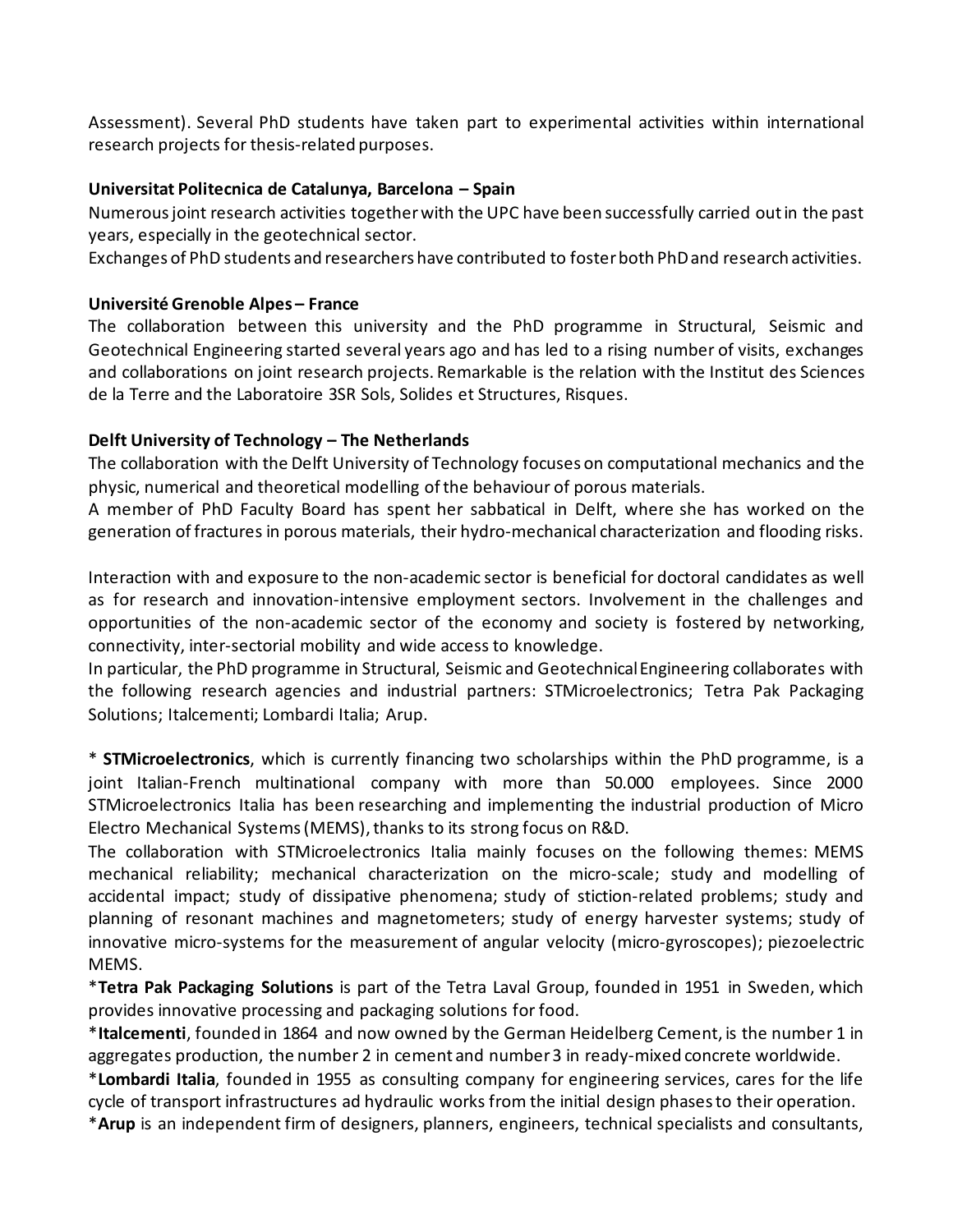which has been offering multidisciplinary professional services since 1946 and is now spread all over the world.

\***Innovhub**, is a company conducting research activities, technical and scientific consulting and industrial testing in the field of paperboard, combustibles, oil and grease and silk. Joint research activities are in progress, with special reference to paperboard. A PhD scholarship has been partially sponsored by Innovhub to carry out research on the nonlinear behavior of paperboard during creasing and folding.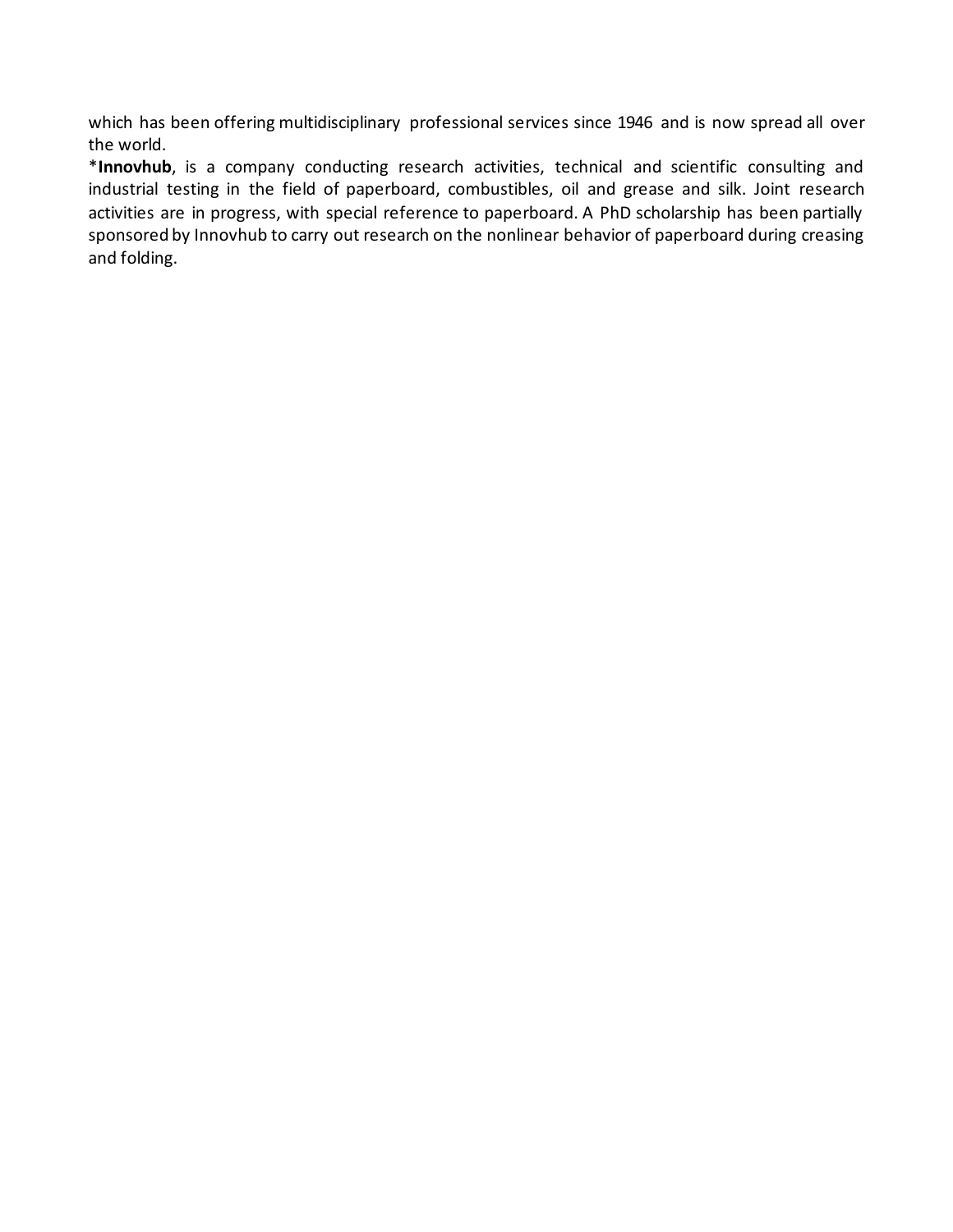## Attachment A1 – PhD Programme Coordinator

## Prof. UMBERTO PEREGO

### EDUCATION AND ACADEMIC DEGREES

1981: "Laurea" (Master degree) with honours ("cum laude") in Civil Engineering at the Politecnico di Milano.

1987: Doctorate in Structural Engineering at the Politecnico di Milano.

## EMPLOYMENT HISTORY

1990: assistant professor in Structural Mechanics at the Politecnico di Milano.

1992: associate professor in Structural Mechanics at the Politecnico di Milano.

2001: full professor in Structural Mechanics at the Politecnico di Milano.

## **HONOURS**

2002: "Bruno Finzi" Prize for rational mechanics by the "Istituto Lombardo Accademia di Scienze e Lettere".

2008: elected Fellow of the International Association of Computational Mechanics (IACM). 2017: "MAP Ambasciatore della città di Milano" Award, by the Town of Milano, for his contribution to the promotion of Milano as an eligible venue for international congresses.

## MEMBERSHIP IN EDITORIAL BOARDS OF INTERNATIONAL JOURNALS

1989-1996: member of the Editorial Board of the Journal "Advances in Engineering Software". 2001-2007: Associate Editor of the "European Journal of Mechanics A/Solids". 2007-to date: member of the Editorial Board of the "European Journal of Mechanics A/Solids". 2009-2012: member of the Editorial Board of the "Open Numerical Methods Journal". 2012-to date: member of the Editorial Board of the journal "Advanced Modelling and Simulation in Engineering Sciences" (Springer).

## CHAIRMANSHIP OF INTERNATIONAL CONFERENCES AND MINISYMPOSIA

2001: together with O. Allix is the Chairman of the "First Csma-Gimc Joint Workshop on Modern Issues in Modelling and Computation of Damage and Failure", Cefalù, Italy, 7 – 9 June 2001. 2002: together with A. Ferrante is the Chairman of the "Third Joint Conference of the Italian Group of Computational Mechanics and the Ibero-Latin American Association of Computational Methods in Engineering", Giulianova, 24 – 26 June 2002.

2006: together with O. Allix and N. Moes is the Chairman of the International Conference on "Challenges in Computational Mechanics Modeling", Cachan, France 10-12 May 2006.

2008: together with Bernhard Schrefler is Chairman of the joint "8th World Congress of

Computational Mechanics-5th ECCOMAS Congress", in Venice, 30 June-4 July, 2008.

2015: together with Jean-Philippe Ponthot is the Chairman and organizer of the Minisymposium "Modeling of cutting, puncturing, blanking and similar processes", at CFRAC 2015 - 4th International Conference on Computational Modeling of Fracture and Failure of Materials and Structures, (June 3 - 5, 2015, Paris (Cachan), France).

2015 together with Erasmo Carrera, is the Chairman and organizer of the Minisymposium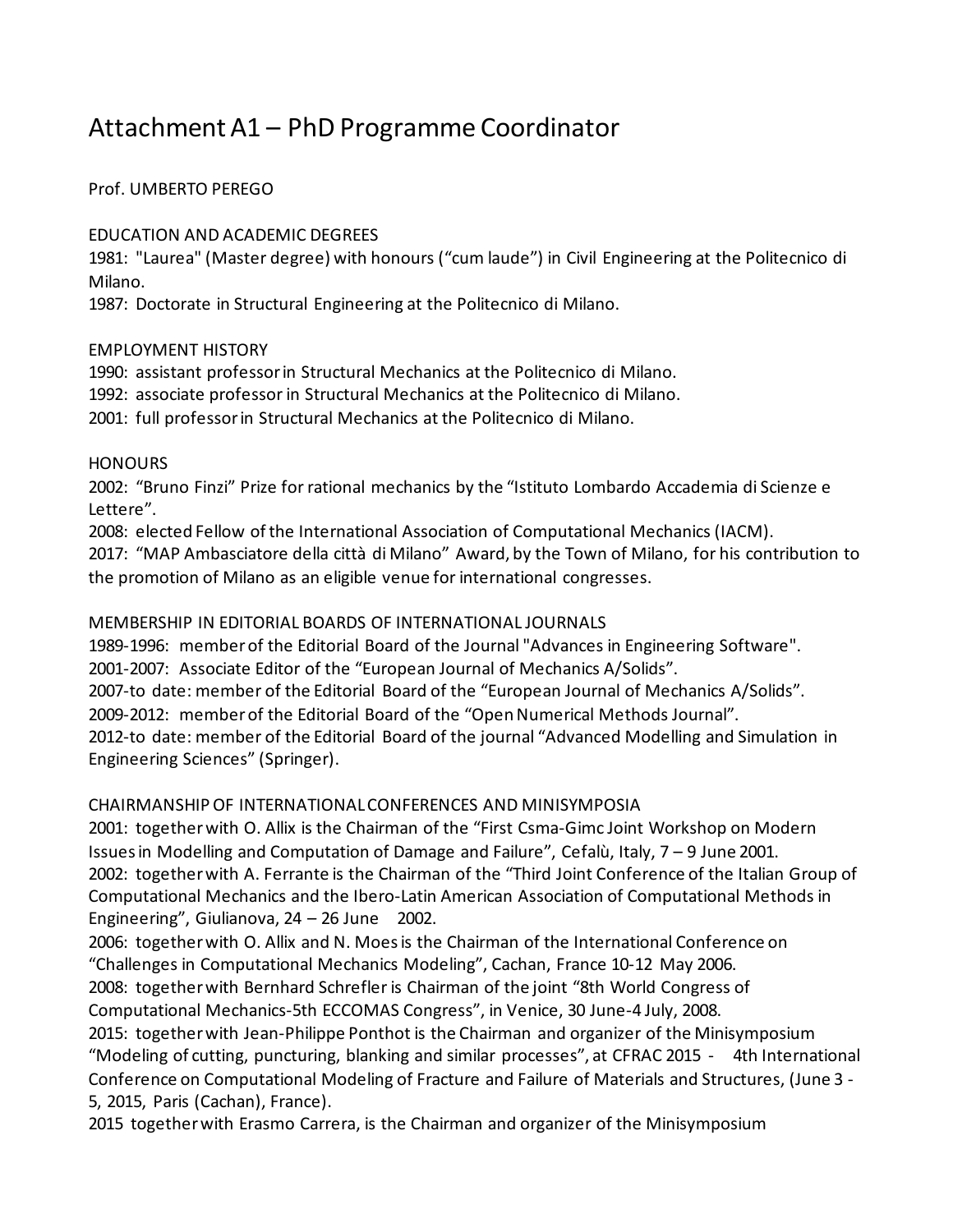"Computational Models for Shells including Laminates and Multifield Loadings", at the ESMC2015 - 9th European Solid Mechanics Conference (July 6 - 10, 2015, Madrid, Spain).

2017 June: together with S. Ostlund and R. Peerlings is co-Chairman of the Euromech Colloquium 592 on "Deformation and Damage Mechanisms of Wood-Fibre Network-Materials and Structures", 7 June – 9 June 2017 (KTH Royal Institute of Technology, Stockholm, Sweden).

### AREAS OF SCIENTIFIC ACTIVITY

The research activity has been carried out in the field of computational structural mechanics, with particular attention to: computational plasticity, computational damage mechanics, computational fracture mechanics, computational material modelling, fluid-structure interaction.

#### PUBLICATIONS

More than 150 papers in international peer reviewed journals and conferences.

## Attachment A2 – PhD Faculty Board

| <b>Name</b>             | <b>Affiliation</b>                                         | SSD / Title of SSD   |  |
|-------------------------|------------------------------------------------------------|----------------------|--|
| Perego Umberto          | Politecnico di Milano - Department of Civil                | ICAR/08 - Structural |  |
| (Coordinator)           | and Environmental Engineering                              | Mechanics            |  |
| Ardito Raffaele         | Politecnico di Milano - Department of Civil                | ICAR/08 - Structural |  |
|                         | and Environmental Engineering                              | Mechanics            |  |
| <b>Bamonte Patrick</b>  | Politecnico di Milano - Department of Civil                | ICAR/09 - Structural |  |
|                         | and Environmental Engineering                              | Engineering          |  |
| <b>Biondini Fabio</b>   | Politecnico di Milano - Department of Civil                | ICAR/09 - Structural |  |
|                         | and Environmental Engineering                              | Engineering          |  |
| <b>Bolzon Gabriella</b> | Politecnico di Milano - Department of Civil                | ICAR/08 - Structural |  |
|                         | and Environmental Engineering                              | Mechanics            |  |
|                         | Politecnico di Milano - Department of Civil                | ICAR/08 - Structural |  |
| <b>Bruggi Matteo</b>    | and Environmental Engineering                              | Mechanics            |  |
| Comi Claudia            | Politecnico di Milano - Department of Civil                | ICAR/08 - Structural |  |
|                         | and Environmental Engineering                              | Mechanics            |  |
|                         | Politecnico di Milano - Department of Civil                | ICAR/08 - Structural |  |
| Corigliano Alberto      | and Environmental Engineering                              | Mechanics            |  |
| Coronelli Dario         | Politecnico di Milano - Department of Civil                | ICAR/09 - Structural |  |
|                         | and Environmental Engineering                              | Engineering          |  |
| Cremonesi Massimiliano  | Politecnico di Milano - Department of Civil                | ICAR/08 - Structural |  |
|                         | and Environmental Engineering                              | Mechanics            |  |
| Della Vecchia Gabriele  | Politecnico di Milano - Department of Civil                | $ICAR/07 -$          |  |
| (Vice-Coordinator)      | and Environmental Engineering                              | Geotechnics          |  |
| Di Prisco Claudio       | Politecnico di Milano - Department of Civil<br>$ICAR/07 -$ |                      |  |
|                         | and Environmental Engineering                              | Geotechnics          |  |

Description of the composition of the Faculty Board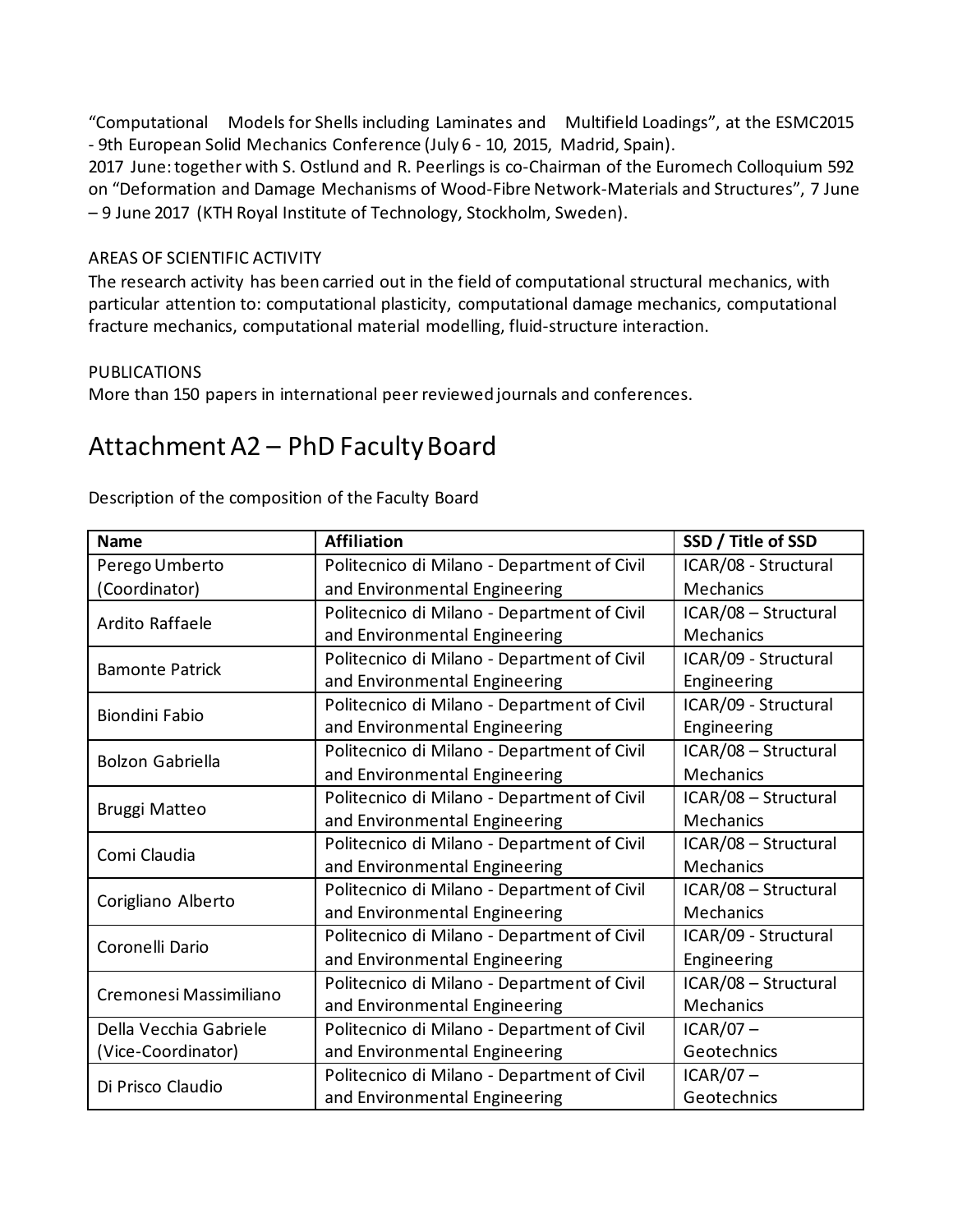| Di Prisco Marco        | Politecnico di Milano - Department of Civil  | ICAR/09 - Structural |  |
|------------------------|----------------------------------------------|----------------------|--|
|                        | and Environmental Engineering                | Engineering          |  |
| Felicetti Roberto      | Politecnico di Milano - Department of Civil  | ICAR/09 - Structural |  |
|                        | and Environmental Engineering                | Engineering          |  |
| Ferrara Liberato       | Politecnico di Milano - Department of Civil  | ICAR/09 - Structural |  |
|                        | and Environmental Engineering                | Engineering          |  |
|                        | Politecnico di Milano - Department of Civil  | ICAR/08 - Structural |  |
| Frangi Attilio Alberto | and Environmental Engineering                | Mechanics            |  |
| Ghisi Aldo             | Politecnico di Milano - Department of Civil  | ICAR/08 - Structural |  |
|                        | and Environmental Engineering                | Mechanics            |  |
|                        | Politecnico di Milano - Department of Civil  | $ICAR/07 -$          |  |
| Jommi Cristina         | and Environmental Engineering                | Geotechnics          |  |
| Lualdi Maurizio        | Politecnico di Milano - Department of Civil  | GEO/11-Applied       |  |
|                        | and Environmental Engineering                | Geophysics           |  |
| Mariani Stefano        | Politecnico di Milano - Department of Civil  | ICAR/08 - Structural |  |
|                        | and Environmental Engineering                | Mechanics            |  |
| Martinelli Luca        | Politecnico di Milano - Department of Civil  | ICAR/08 - Structural |  |
|                        | and Environmental Engineering                | Mechanics            |  |
| Muciaccia Giovanni     | Politecnico di Milano - Department of Civil  | ICAR/09 - Structural |  |
|                        | and Environmental Engineering                | Engineering          |  |
| Roberto Paolucci       | Politecnico di Milano - Department of Civil  | ICAR/09 - Structural |  |
|                        | and Environmental Engineering                | Engineering          |  |
| Petrini Lorenza Maria  | Politecnico di Milano - Department of Civil  | ICAR/08 - Structural |  |
|                        | and Environmental Engineering                | Mechanics            |  |
| Smerzini Chiara        | Politecnico di Milano - Department of Civil  | ICAR/09 - Structural |  |
|                        | and Environmental Engineering                | Engineering          |  |
|                        | Perugia University - Department of Civil and | $ICAR/07-$           |  |
| Tamagnini Claudio      | <b>Environmental Engineering</b>             | Geotechnics          |  |

# Attachment A3 – PhD Advisory Board

Description of the composition of the Advisory Board

| <b>Name</b>     | <b>Affiliation</b>                    |
|-----------------|---------------------------------------|
| Albert Luigi    | Soil Geotecnica, Milano               |
| Beltrami Carlo  | Lombardi Ingegneria, Milano           |
| Borsari Roberto | Tetra Pak. Packaging Solutions S.p.A. |
| Cena Francesca  | Cena Interpipes Srl                   |